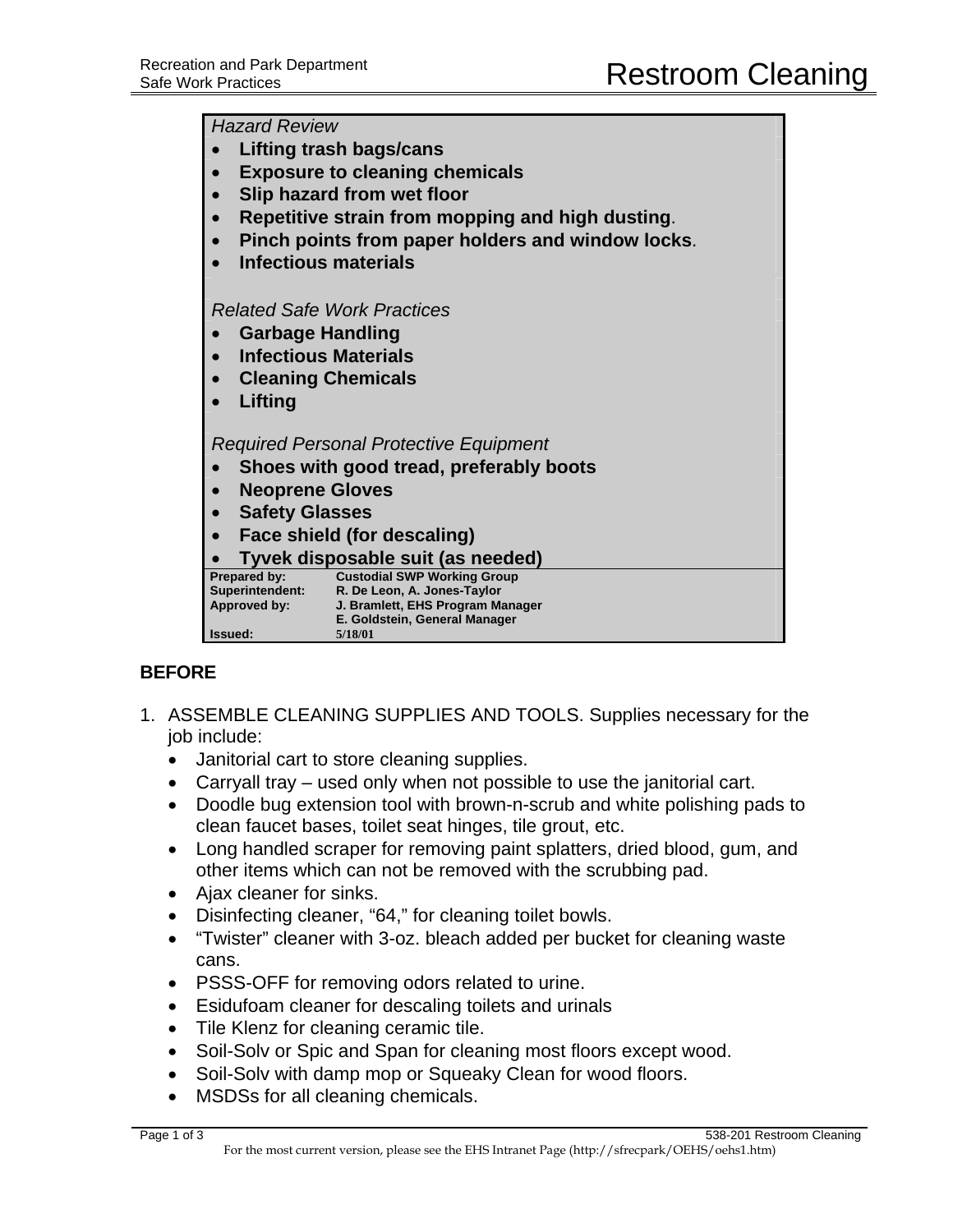- Mop and mop bucket
- Extension duster
- Straw broom and dust pan with handle
- Whisk broom with plastic bristles to clean the edges of carpet and around toilets.
- Johnny mop
- Caution signs
- All required PPE
- 2. PLACE CAUTION SIGNS. Place "Caution" signs at access points to the area to be cleaned.
- 3. PUT ON PPE. Bleach is corrosive. Esidufoam is potentially corrosive. Both may cause burns to the eyes and skin upon contact, and the toilet and urinal may contain infectious materials. See "Cleaning Chemicals" regarding safe use of cleaning chemicals. See "Infectious Materials" if exposed to infectious materials. Use the dust mask when dusting and sweeping as necessary.

## **DURING**

- 1. EMPTY WASTE CANS. Remove trash bag from can. See " Garbage Handling" for safe handling procedures. Place new liners in the waste cans.
- 2. CLEAN WASTE CANS AS NECESSARY.
	- Use neoprene gloves in good condition. Exchange old, worn gloves for new ones as necessary.
	- Tilt the can to minimize strain and over-reaching.
	- Pour Twister solution into waste can, then wipe with sponge.
- 3. DO HIGH DUSTING. For surfaces above shoulder height, use the Unger high duster to wipe ledges, shelves, air vents, and other horizontal surfaces where dust accumulates. Switch hand and arm positions. Avoid lifting arms above the shoulders and over-reaching in general.
- 7. DE-GUM THE FLOOR. Wear gloves and use the long-handled scraper. Do not touch the gum with your bare hands.
- 8. SWEEP THE FLOOR. When sweeping, stand straight.
	- Keep your forearms and broom close to your body.
	- Switch your right and left hands at the top of the broom handle periodically.
	- If necessary, use the whisk broom to reach areas around and behind the toilet.
- 9. CLEAN TOILET AND URINALS.